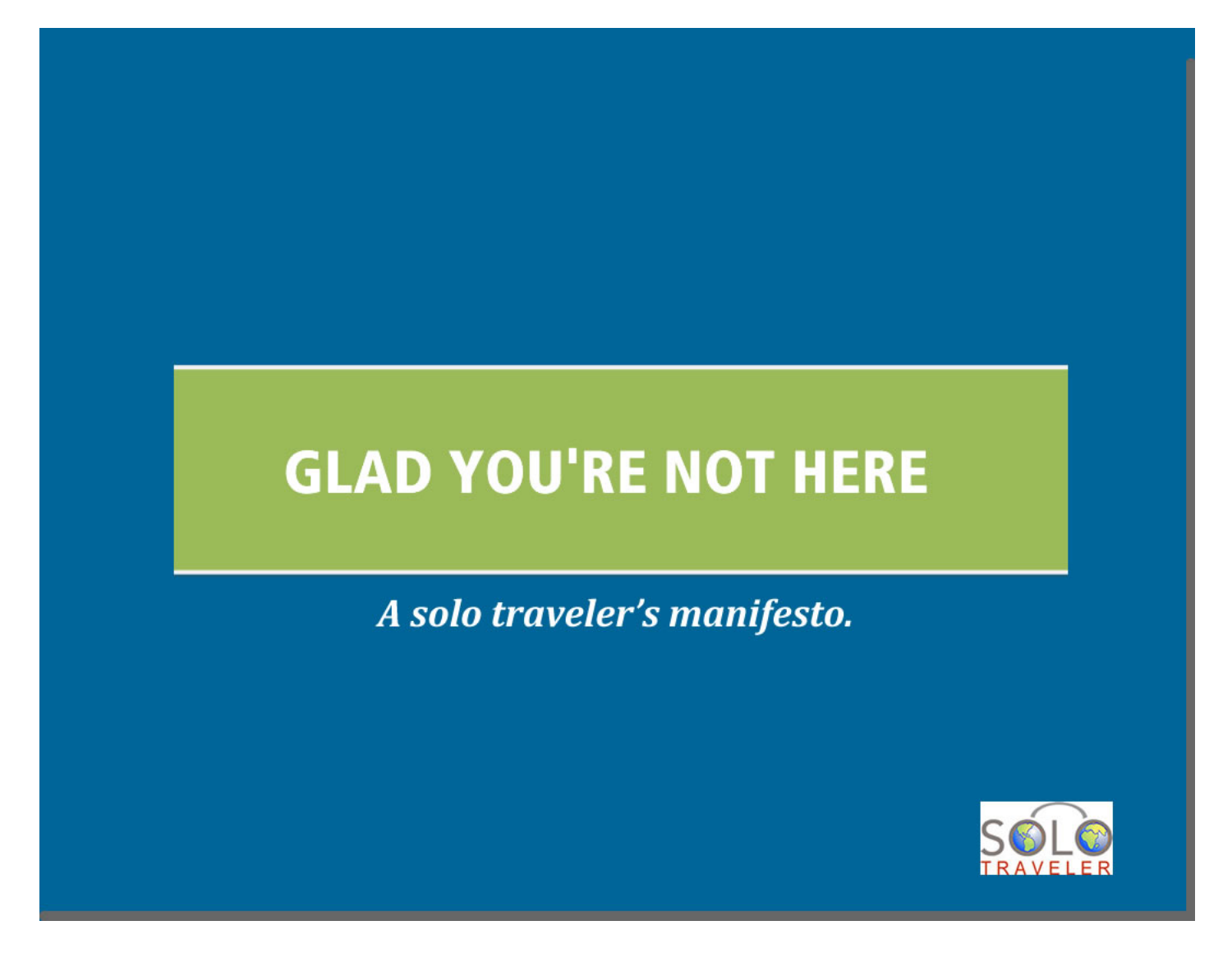

In memory of Ron

and your love of travel.

2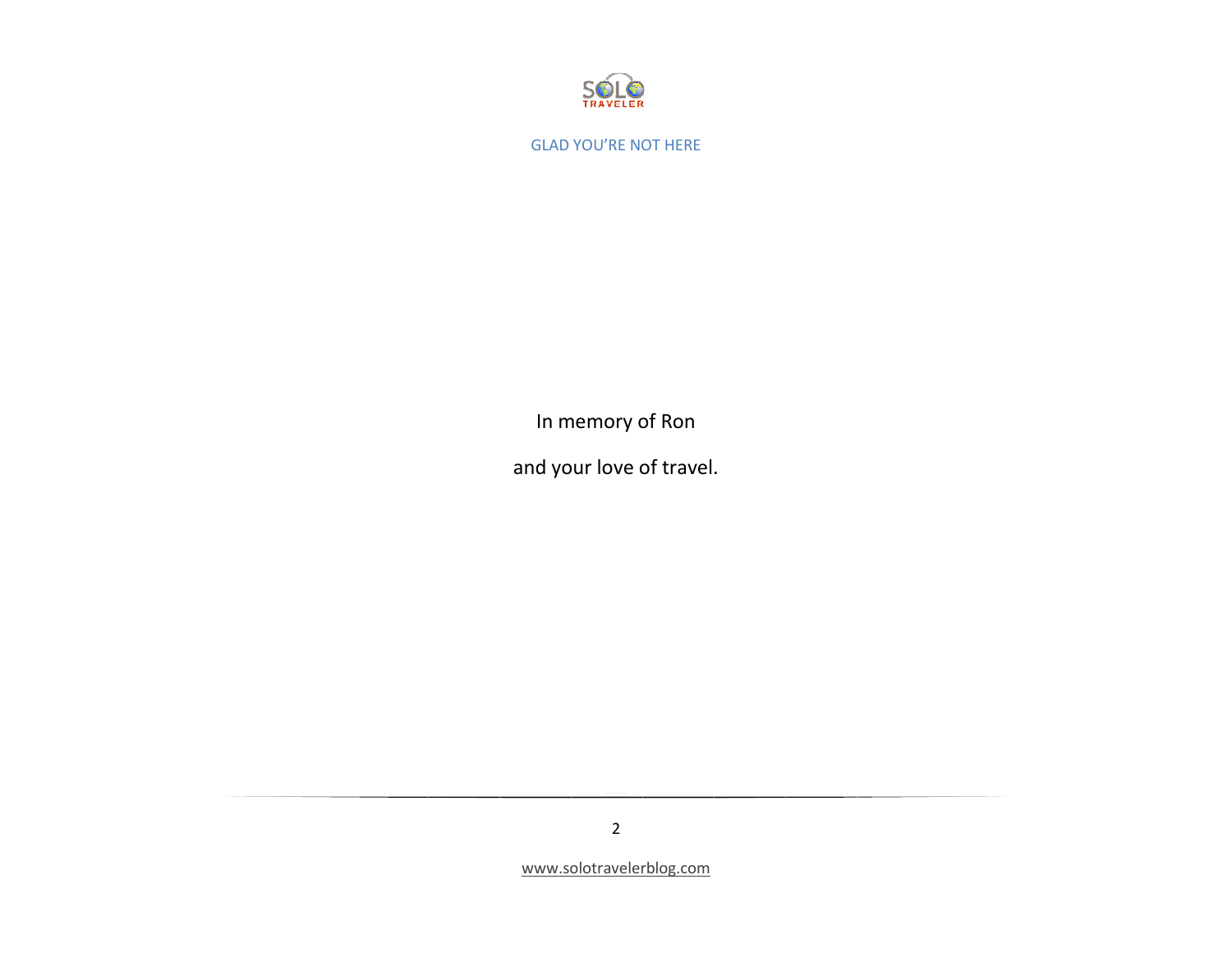

### **RESULTS MAY VARY**

(A disclaimer.)

Throughout this eBook and on Solo Traveler, the blog, recommendations are made as to how to make solo travel safe and fun. There are also numerous benefits proposed that you'll enjoy by traveling solo. Naturally, results will vary. Every person and every travel situation is different. The content of this eBook and Solo Traveler are meant as suggestions only. Your safety, satisfaction and fun traveling solo are your responsibility alone and not that of Solo Traveler, its publisher, editor and/or writers.

This eBook is free and does not contain affiliate links. Please feel free to share it under the terms of Creative Commons Attribution 3.0 License.

© 2009 Janice Waugh

3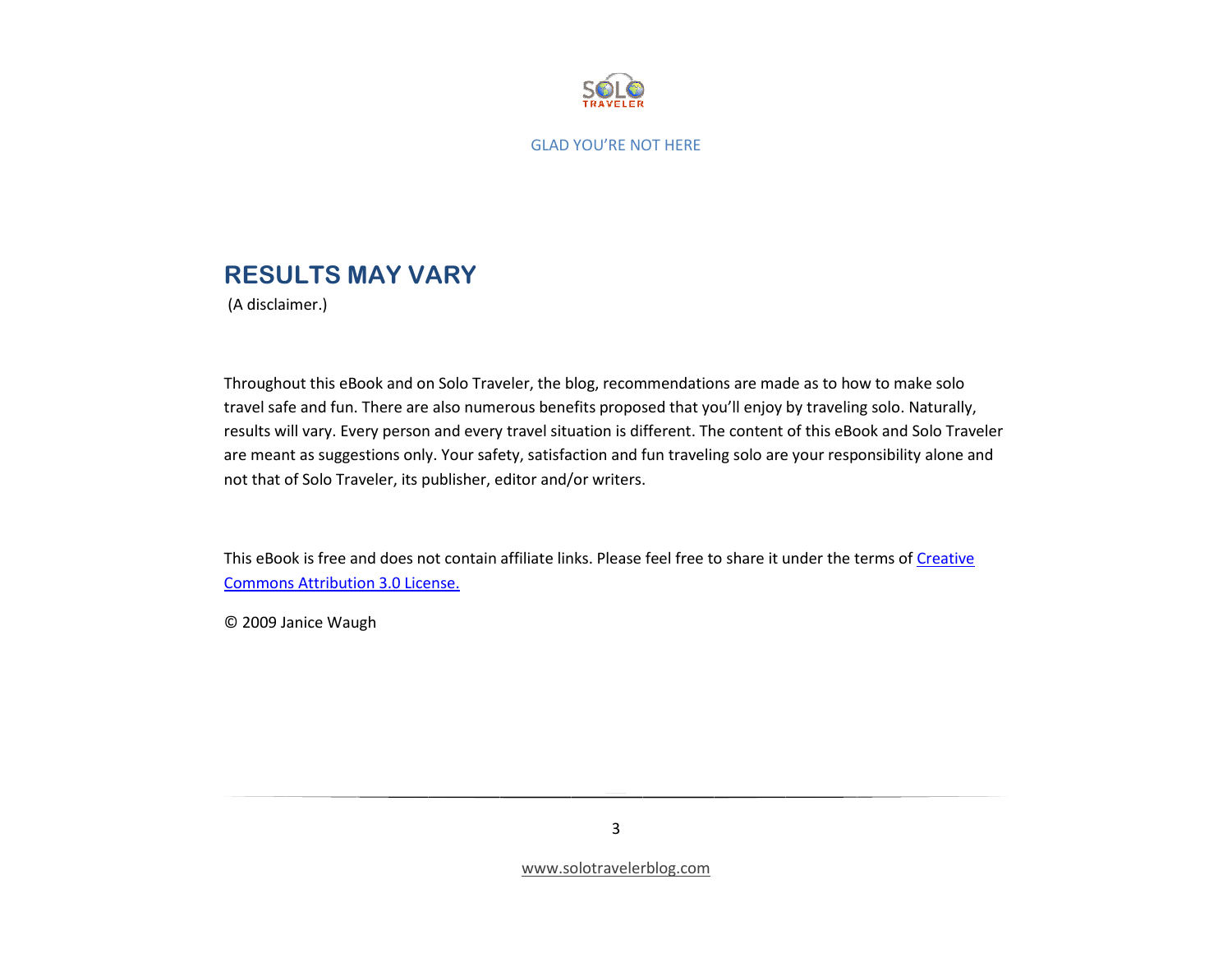

### Contents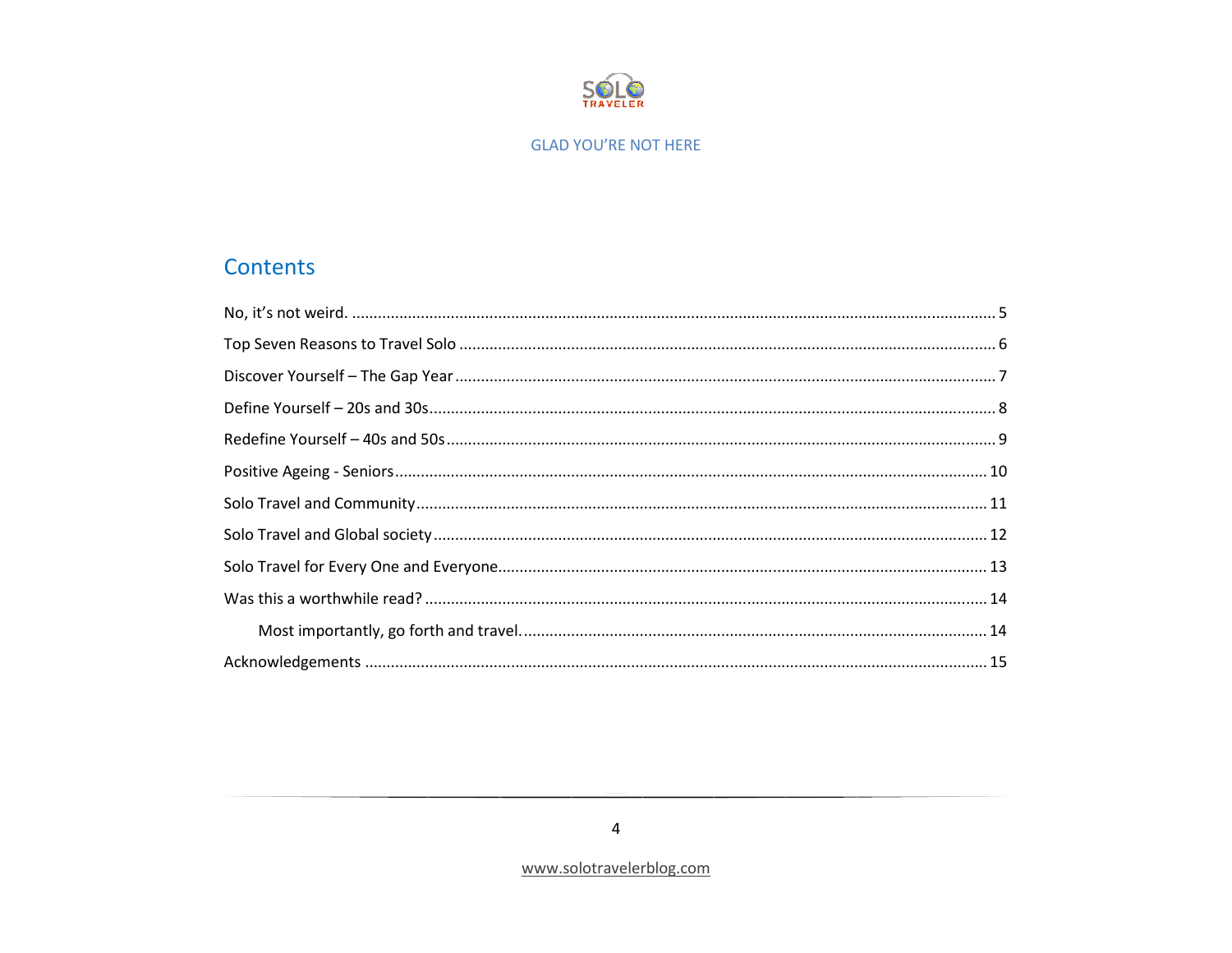

### **NO, IT'S NOT WEIRD.**

The world is interesting. What comes naturally – what's a no-brainer – for one person is a struggle for another. For me, solo travel came naturally. In my 20s it was for one reason, in my 50s for another. But, whatever the reason, always, in all ways, it was a great, growing, gratifying experience.

### Travel + Alone ≠Weird

It seems that some people come to my blog on solo travel out of angst. They search phrases like, "is it weird to travel alone". What a sad query. Either they think there's something wrong with them for having this desire or others are suggesting so. I'm not sure which is worse. But I am sure that the pressures to meet the expectations of friends and family by traveling with them can be overwhelming and that it has to stop. It's time to expand our understanding of solo travel as not only a legitimate choice but a wise one.

### Travel + Alone = too much for a simple equation

Solo travel has an impact on the person traveling, those who love them, those who don't, their community, country, the world, the universe… Well you get it, solo travel is important.

It's not that solo travelers don't like people. It's not that we don't send the "wish you were here" postcards. It's just that traveling solo offers a truly unique and valuable experience. This book makes the case for solo travel.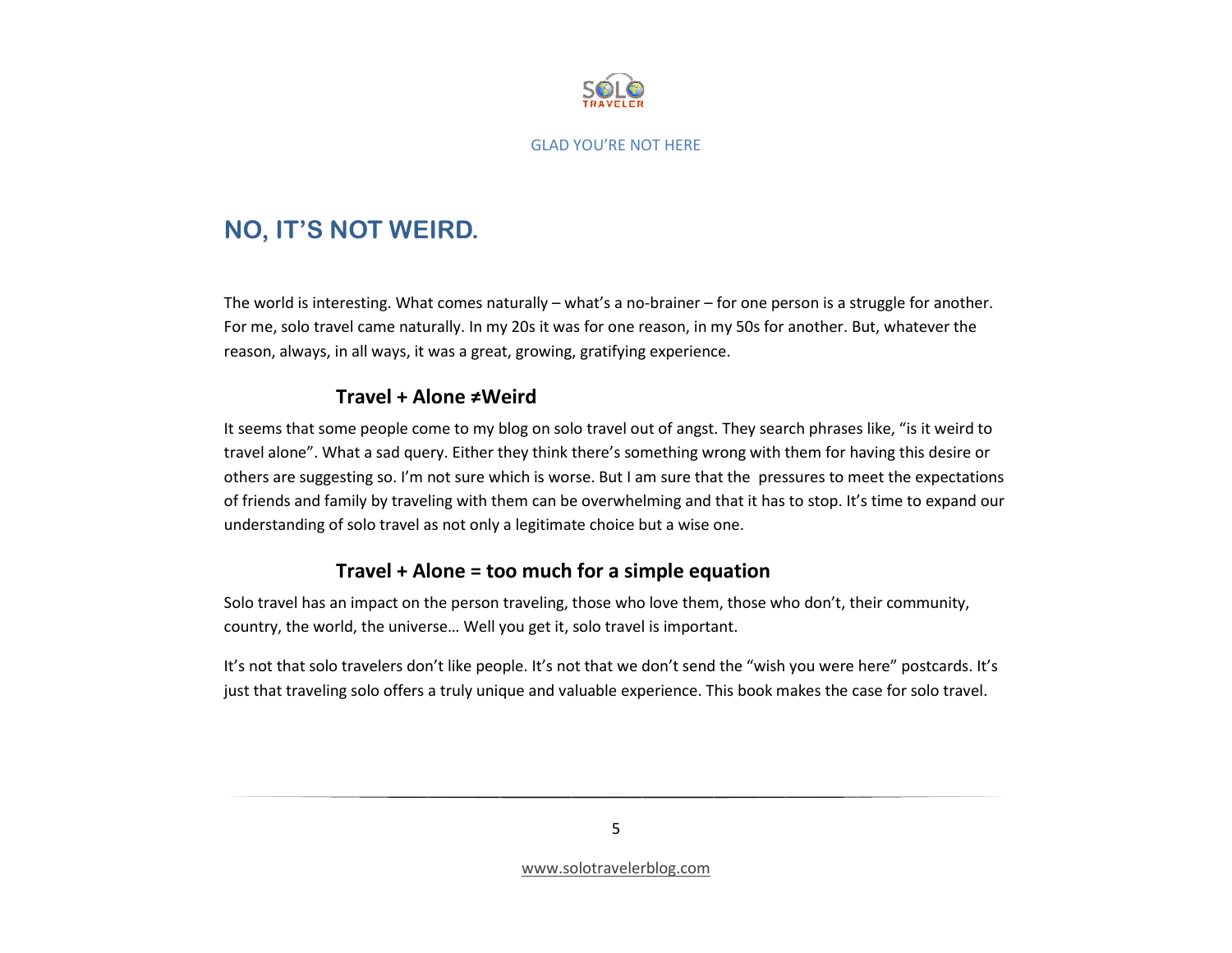

### **TOP SEVEN REASONS TO TRAVEL SOLO**

There are certain aspects of solo travel that everyone enjoys - regardless of age. And I'm not the only one who thinks so. Before starting Solo Traveler, I did a survey and received input from over 70 people on their thoughts about solo travel. Here are their top seven reasons to travel solo:

- Independence. No need to compromise. As a solo traveler, you can do what interests you and you're not dragged to places don't.
- Because you're not talking with a travel companion, you are more likely to talk with locals and learn how they live.
- You are less likely to be treated like a normal tourist. Going solo raises curiosity, respect, concern, interest… from locals. They tend to go out of their way to enhance your experience in their home town.
- You can easily have periods of quiet time for reading, painting, thinking…
- You stretch yourself, develop new skills and often learn more because it's all up to you to navigate culture and logistics.
- A solo trip is more about the destination, culture, history… than your companion.
- From all this, you discover new self-confidence.

Anyone of us can enjoy these benefits. But, depending on what stage of life you're at, the pleasures and benefits of solo travel run much deeper. As I alluded to above, what one gains in their 20s is quite different than in their 50s. Here's how.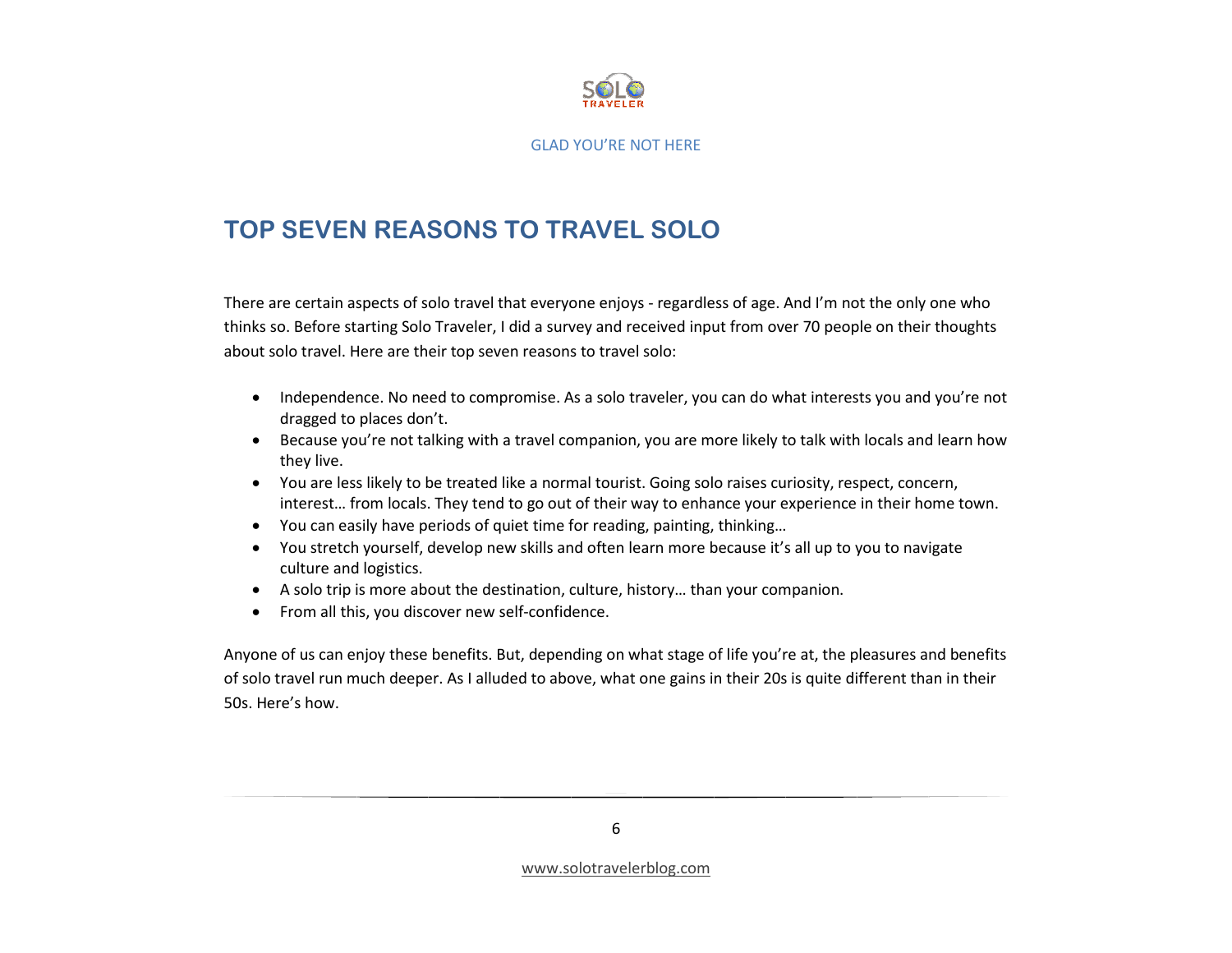

### **DISCOVER YOURSELF – THE GAP YEAR**

Whether it's a traditional gap year between high school and university, or simply time off to explore the world before being sucked into the world of work, it's a fabulous idea to travel as a young adult. It's even better to do so  $-$  at least part of your journey  $-$  alone.

A gap year is not a year off learning. It is one of intense learning. More likely to be cash poor and time rich, young adults tend to take it slow and really engage with the community they're visiting. As solo adventurers, young adults:

- Discover themselves as they discover the world without the expectations of family and friends that have defined them over the years.
- Find that they are capable of much more than they realized simply because they had never been given the opportunities before.
- •Identify what really interests them without the influence of others.
- •Learn self-reliance as they book hostels, manage money, endure a tummy ache… alone.
- •Develop skills in decision-making, relationship building, communication, organization…
- •Gain confidence as they navigate new cities, situations and circumstances themselves.
- •Have time to look, analyse, reflect and come to their own opinions about issues.
- •Discover that they actually like their own company.
- •Gain maturity.

## Oh the Places You'll Go!

You have brains in your head. You have feet in your shoes. You can steer yourself any direction you choose. You're on your own. And you know what you know. And YOU are the one who'll decide where to go.

> Dr. Seuss speaking at a graduation ceremony.



www.solotravelerblog.com

7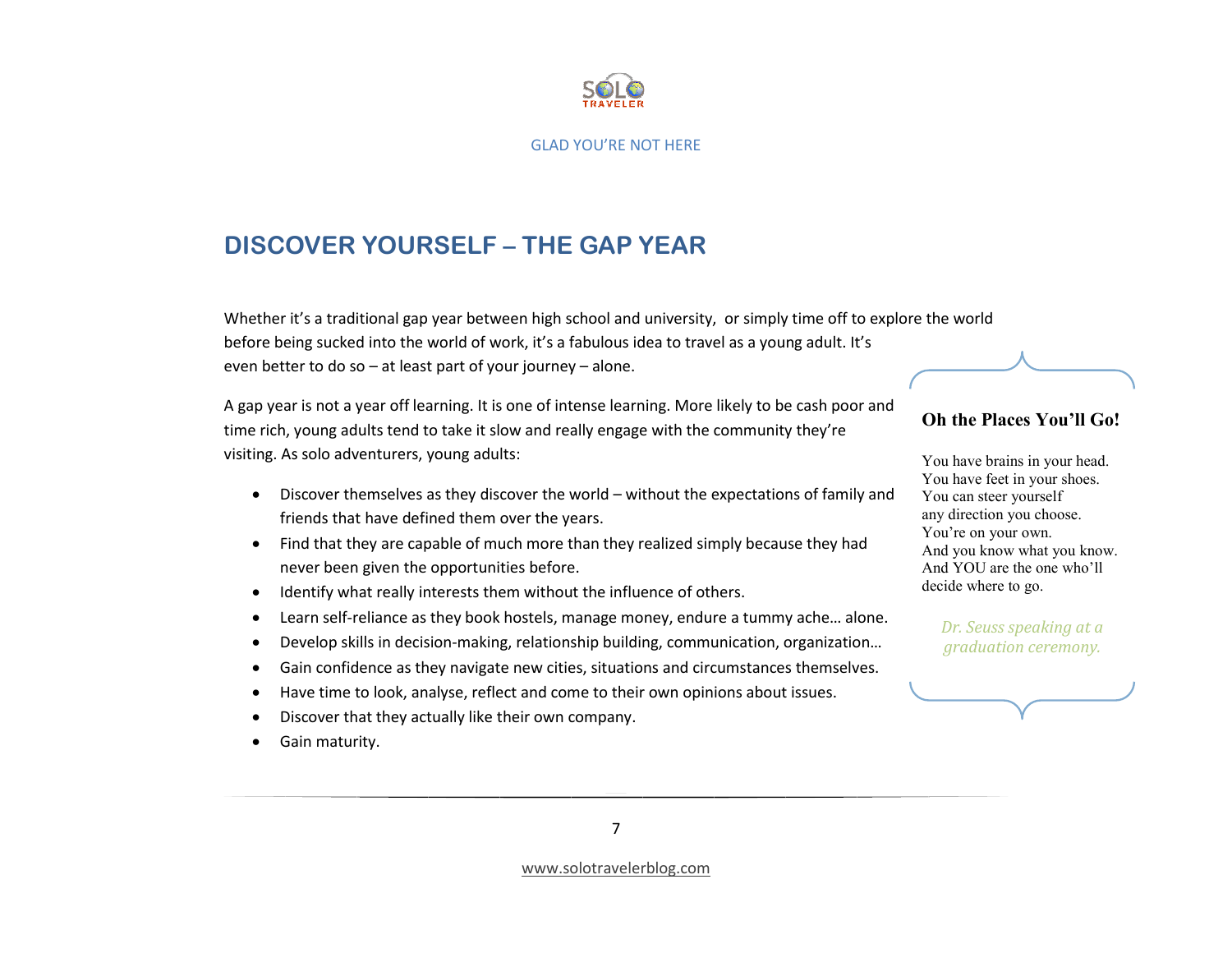

### **DEFINE YOURSELF – 20S AND 30S**

Unless you've had a driving ambition to be a doctor, firefighter, architect... you probably went through school and/or university in a general arts, science or management program. You are a generalist. Which, by my measure, is fabulous. But what many generalists struggle with is establishing themselves – finding their niche in society. A niche that is not only fulfilling personally but also financially.

Traveling solo is an exceptional opportunity for those at the age of establishment to:

- Explore new career opportunities without the weight of someone else's agenda. Try on a career through volunteer or contract work and see if it suits you.
- Upgrade your credentials for the next step in your career path by taking time for intensive courses, selfstudy programs or essential reading.
- Confirm your commitment to a relationship. If you're unsure about taking a relationship to the next level, some time away can help you understand who you are, who they are and whether you're a great fit.
- Demonstrate how capable you are to yourself and others. This can help your parents withdraw from parenting you.
- Get grounded in who you are. Whether it's a last hurrah trip before kids or simply time to experience and reflect, traveling alone helps you find you.

All of the above can be achieved on short as well as long trips.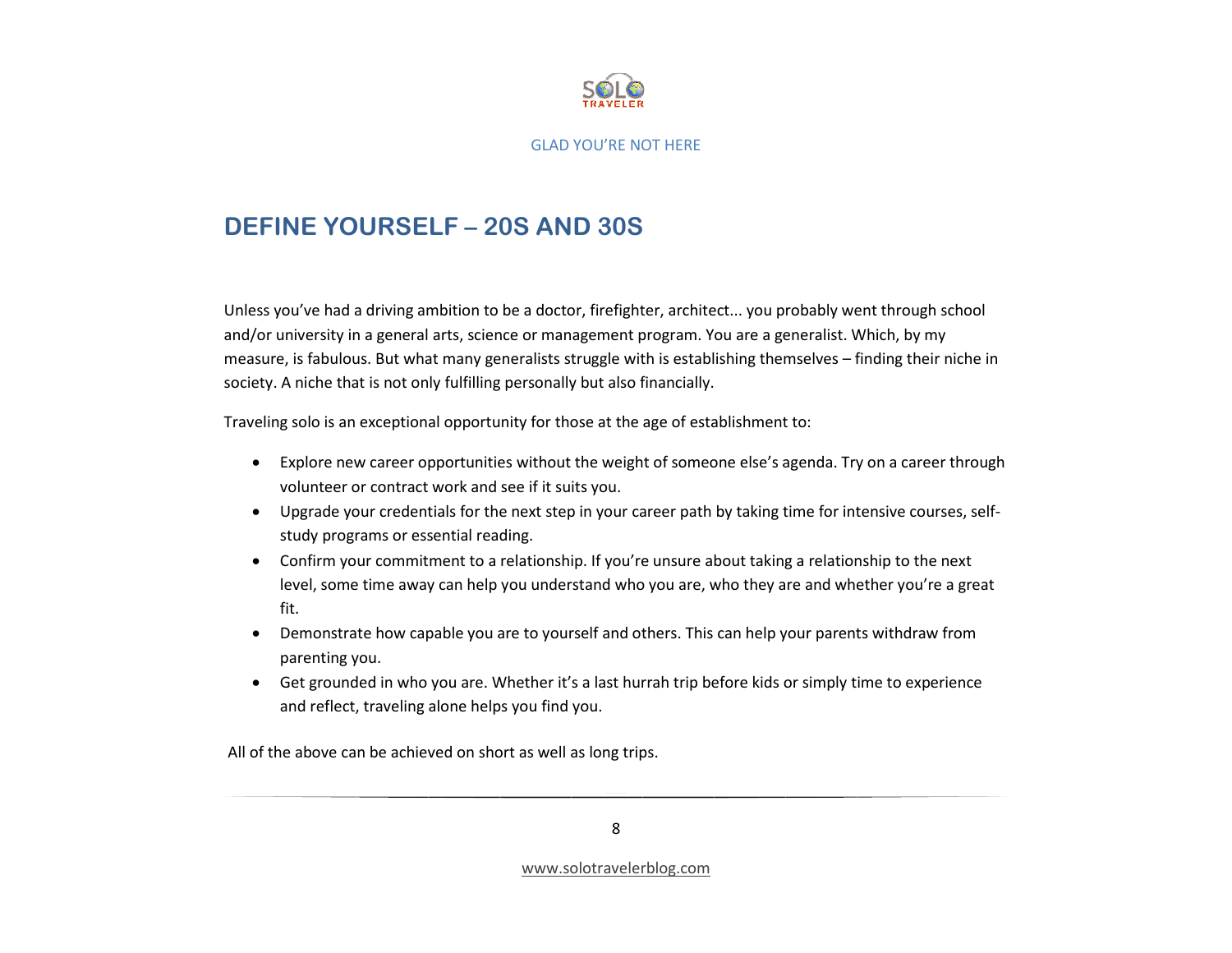

### **REDEFINE YOURSELF – 40S AND 50S**

Being 52, I think I'm particularly qualified to address the subject of redefining yourself through solo travel. It doesn't matter whether you're single or in a relationship, solo travel is an enriching experience. At midlife, it can be even more so.

Midlife is a time for change. Jobs and relationships may have lost their lustre. Empty nest syndrome leaves people with, well, an emptiness. Unanticipated changes can throw you for a loop. Traveling solo helps one through these situations like no other form of travel. By traveling alone you:

- •Discover who you are when you're not responsible for a spouse or children.
- •Return to your job or relationship with new ideas, experiences and dreams to share.
- •Build confidence after a divorce or loss.
- •Demonstrate your youthfulness to co-workers; it's difficult to see an adventurer as old.
- •Reduce stress, a major contributor to health problems, by relaxing and traveling on your own schedule.
- Save money. It's much easier to book hostels, hospitality stays, great deals… when you travel alone.
- •Inject challenge into your life that may otherwise be on autopilot.

Solo travel is truly rejuvenating at midlife.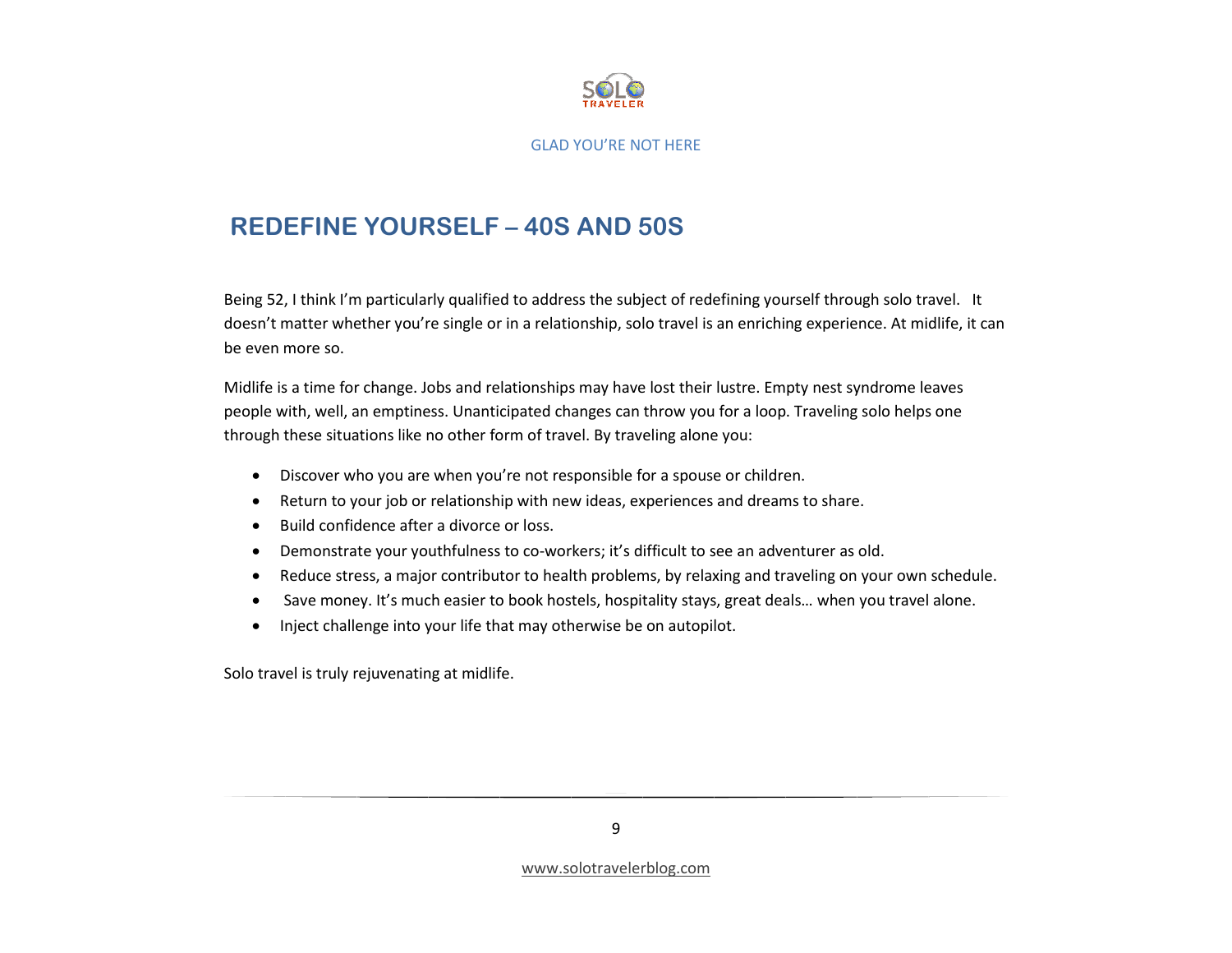

### **POSITIVE AGEING - SENIORS**

The title of this section is a tribute to a solo traveler for whom I have a great respect. Claudia is 68 and continues to travel on her own. She contributes to Solo Traveler and connects on Twitter where her name is, of course, @positiveageing .

Traveling solo as a senior has a unique quality. There are health and safety considerations that are more obvious at this stage. Seniors can be more vulnerable. But it is also a time when traveling alone may be the only option or, with a "now or never" attitude, a time for adventure. Regardless of the reasons, there are safe ways to travel solo as a senior and:

- Do what you couldn't afford or didn't have time to do in the past.
- Fulfill lifelong dreams.
- Revert to your personality rather than your role in family or community.
- Feel really useful. Volunteer programs need the lifetime of skills you've developed.
- Eat dessert first or do anything else you want to do that may have been judged in the past.
- Settle in and enjoy communities for long periods You now have the time and, if you are wealthy relative to the local economy, this can be quite possible.

Solo travel doesn't have to mean that you leave your province, state or country. Travel solo close to home if that is what's right for you.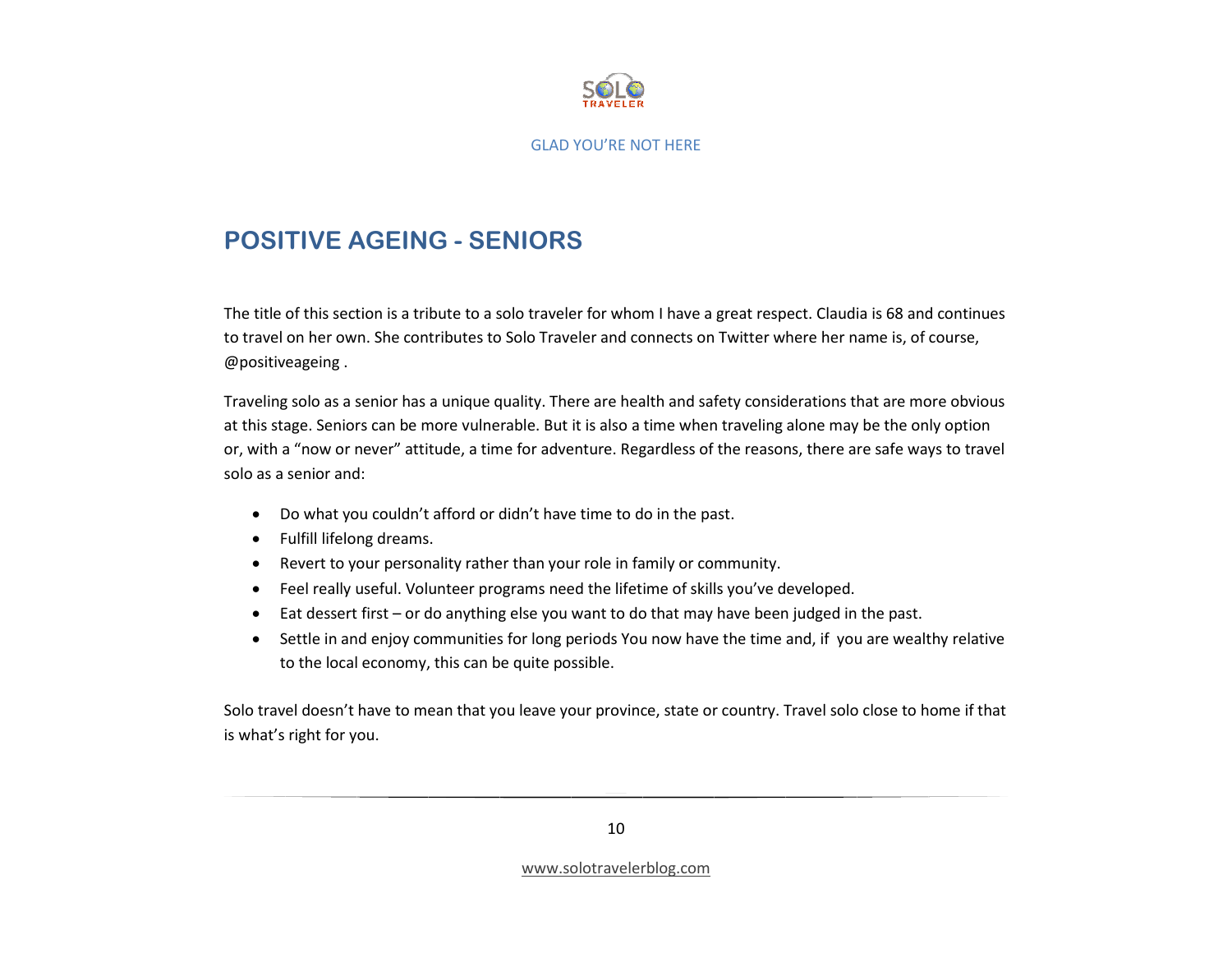

### **SOLO TRAVEL AND COMMUNITY**

When you travel solo, you're focused on all that is new in the moment, not your companion. Because of this, people are more inclined to talk to you. They feel they have something to offer and less like they will be interrupting.

And you are more inclined to talk to others. You need to reach out because you are, after all, a social being.

My point is that, when you travel solo, you experience the world more intimately than when you travel with a companion. The benefits for communities everywhere are great. Every interaction increases our understanding of others. As a result:

- •Stereotypes break down.
- •Our common humanity is shared.
- •We discover how small our differences really are.
- •Our understanding of other cultures deepens.
- $\bullet$ Our appreciation of the challenges faced in other countries increases.

When we return home, we bring this new understanding and spread it to family and friends thereby increasing harmony in our home community.

"Travel is fatal to prejudice, bigotry, and narrow-mindedness, and many of our people need it sorely on these accounts. Broad, wholesome, charitable views of men and things cannot be acquired by vegetating in one little corner of the earth all one's lifetime." —Mark Twain, 1857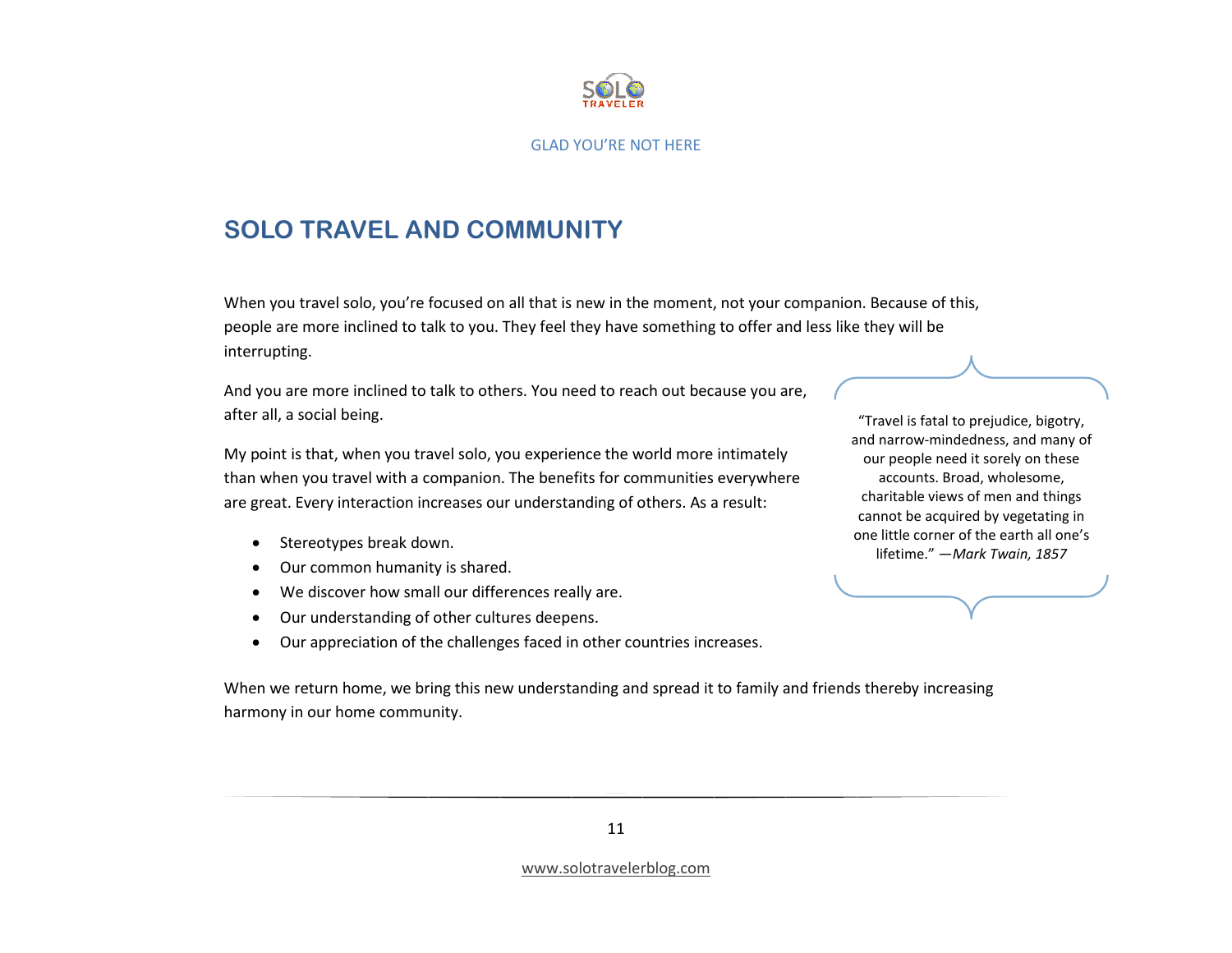

### **SOLO TRAVEL AND GLOBAL SOCIETY**

"I believe there is a moral sense and a global ethic that commands attention from people of every religion and every faith, and people of no faith." Britain's Prime Minister, Gordon Brown

Based on this premise, Mr. Brown proposed global institutions for the creation of a global society in a <mark>TED talk</mark> in July 2009. Essentially, he argued that our problems today are not local but global and it's only by creating a global society founded in our common morality that we can overcome them.

Mr. Brown proposes that the Internet will help create this global society. Fast, democratized communications is essential. But, naturally, the Internet is not the only source of change. I propose that travel – and particularly solo travel – will contribute as well.

As described in the previous chapter, when we travel solo we tend to enter cultures more deeply than when we have companions to lean on. When we are dependent on the community at hand we learn of its strengths, weaknesses, differences and similarities. We gain a better understanding of why people are the way they are. The Internet is virtual. It provides a view from the outside. Travel – and particularly solo travel – takes us inside the individual parts of this potential global society.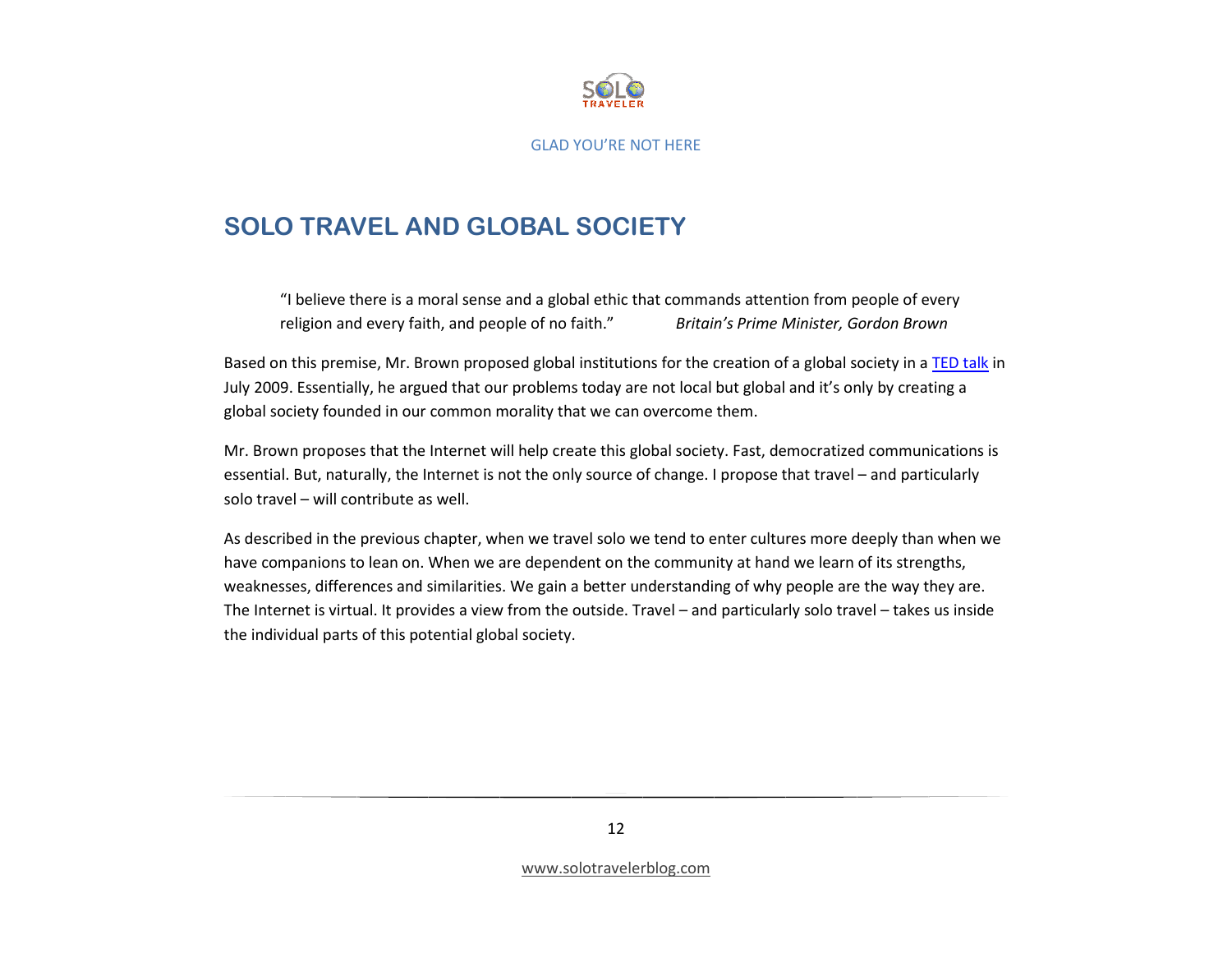

### **SOLO TRAVEL FOR EVERY ONE AND EVERYONE**

My argument in this manifesto, is that solo travel is good for individuals and good for society.

Like all travel, it's fun and rewarding. But it goes deeper. There are benefits, like the freedom to follow your own schedule, that everyone enjoys. There are also benefits specific to every stage of life. So, solo travel is good for every one.

But it is also good for everyone. Solo travel increases an understanding between different cultures in a way that most other forms of travel doesn't making it good for communities, cities and states.

Now, after writing for eight pages about the merits of solo travel, I must say that traveling with a companion is a fine way to go. It has its benefits. But that was not my purpose here. My objective was to legitimize solo travel. To make it better understood. To stop the Google searches on whether it is weird to travel alone. And to encourage people to take to the road solo.

I hope that, as you've been reading, you've also been planning your next solo adventure.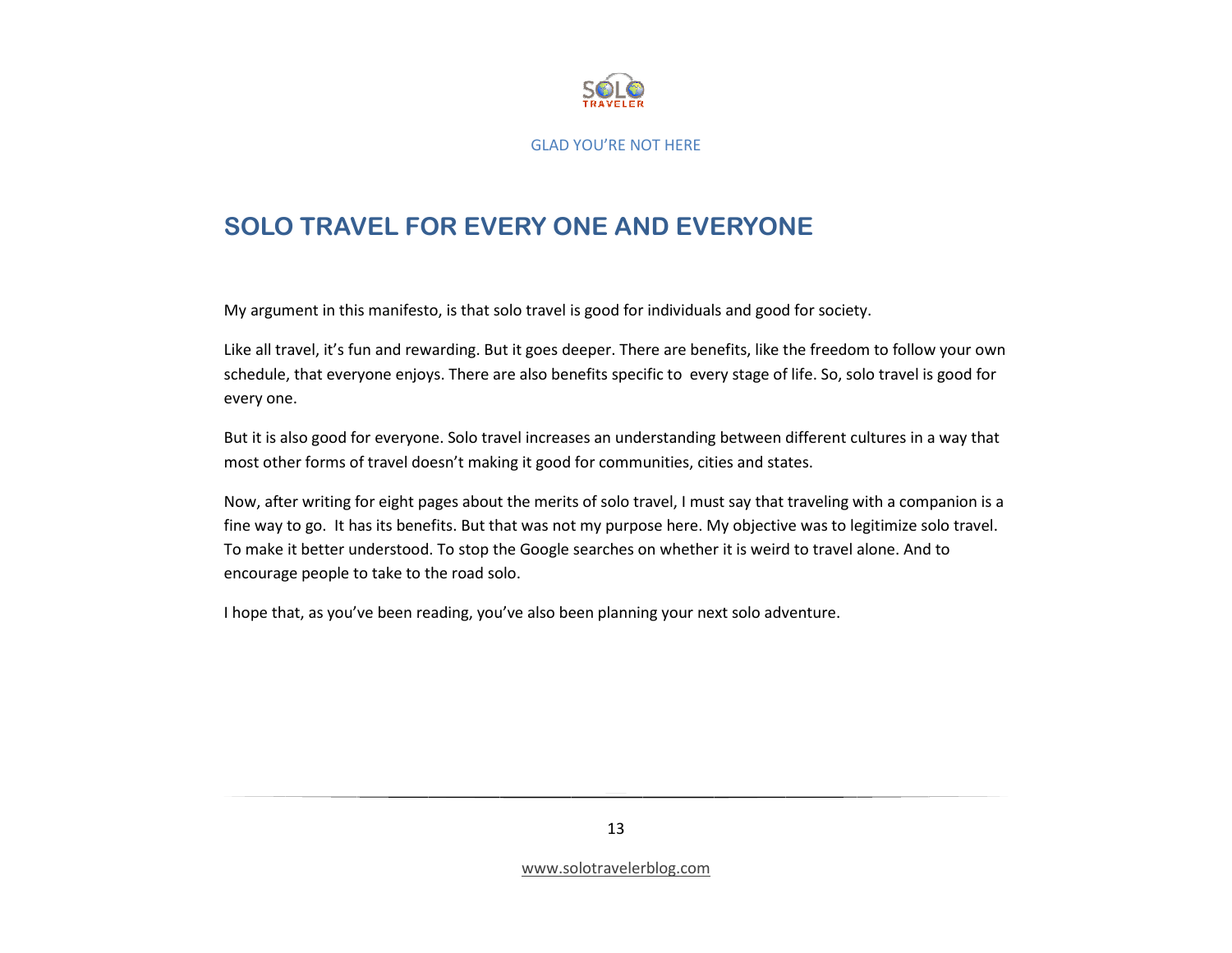

### **WAS THIS A WORTHWHILE READ?**

If you enjoyed this eBook, why not link to it on your blog so that your readers can enjoy it as well. Or forward it to friends who may be interested. Or family who don't yet get why you go solo? Maybe it will help.

#### Most importantly, go forth and travel.

And, as you do, or even as you think about travel, go to the Solo Traveler blog and talk about it. Add your comments to the discussion. Email with suggestions for topics you'd like written about. Fancy yourself a writer? Then send a proposal or piece from your journal and you just might get published. (Sorry, this is a free ebook. Imagine how little cash there is to pay writers.) Bottom line, engage in travel, engage with the world.